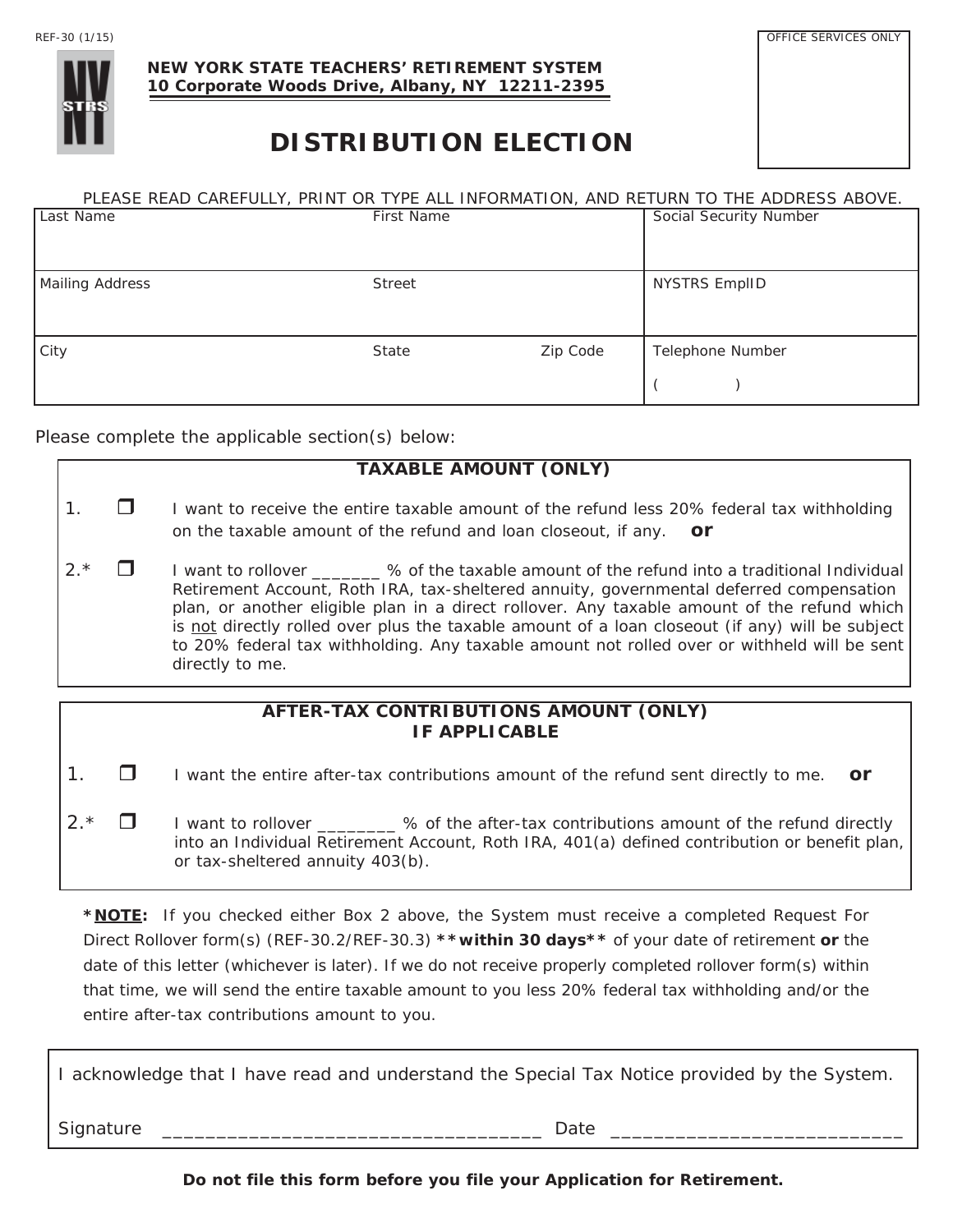## **TAX NOTICE REGARDING WITHDRAWAL OF THE ANNUITY SAVINGS FUND AT RETIREMENT**

This notice explains how you can continue to defer federal income tax on your Annuity Savings Fund refund and contains important information necessary to decide how to take your refund.

The Annuity Savings Fund consists primarily of contributions to the System plus interest earned on those monies. The portion of a withdrawal representing interest not previously taxed is the taxable amount and subject to federal income tax, unless rolled over. The portion of a withdrawal representing contributions and previously taxed interest is the after-tax contribution amount which is non-taxable.

#### **Choices You May Make for the Taxable Portion of Your Refund**

All or a portion of the **taxable amount** may be taken in either of two ways. Your choice will affect the tax you owe.

If you choose a **DIRECT ROLLOVER** (where taxable amount is over \$200), the taxable amount which is rolled over will not be taxed in the current year and no income tax will be withheld. It will be sent directly, as you choose, to an "eligible" employer plan that accepts your rollover or to your traditional IRA. (A Roth IRA, SIMPLE IRA or a Coverdell Education Savings Account (formerly known as an educational IRA) is not a traditional IRA.) It will only be taxed later, when you take it out of the employer plan or IRA. Distributions from the employer plan or IRA, however, may be subject to different restrictions and tax consequences than those that apply to payments from the System. Distributions from the employer plan or IRA may be subject to New York State tax.

If you choose a ROLLOVER TO A ROTH IRA (where the amount is over \$200) the taxable portion which is rolled over will be taxed in the current year. The amounts rolled over into a Roth IRA are subject to special rules regarding taxation at the time of distribution.

A DIRECT ROLLOVER to a Roth IRA is included in income at the time of the rollover and may be subject to income tax withholding. However, the 10 percent additional income tax on early distributions will not apply (unless you take the amount rolled over out of the Roth IRA within five years, counting from January 1 of the year of rollover).

If you roll over the payment to a Roth IRA, later payments from the Roth IRA, that are qualified distributions, will not be taxed (including earnings after the rollover). A qualified distribution from a Roth IRA is a payment made after you are age 59½ (or after your death or disability) and after you have had a Roth IRA for at least five years. In applying this five-year rule, you count from January 1 of the year for which your first contribution was made to a Roth IRA. Payments from the Roth IRA that are not qualified distributions will be taxed to the extent of earnings after the rollover, including the 10 percent additional income tax on early distributions (unless an exception applies). You do not have to take required minimum distributions from a Roth IRA during your lifetime. For more information, see IRS Publication 590, Individual Retirement Arrangements (IRAs).

If you choose a **DIRECT PAYMENT** to you, you will receive only 80% of the taxable portion of the payment because 20% of the taxable portion of the payment must be sent to the IRS as income tax withholding. Your payment will be taxable income in the year of payment unless you roll it over yourself. The taxable portion, however, is not subject to an additional 10% federal tax, unless retirement is prior to age 55 and is specifically exempt from New York State income tax. You may roll over the taxable portion to a traditional IRA (or to an "eligible" employer plan that will accept your rollover) within 60 days of receipt. The amount rolled over will not be taxed until you take it out of the IRA or employer plan. However, if you wish to roll over 100% of the taxable portion of your payment, you must find other money to replace the 20% that was withheld. If you roll over only the 80% you received, you will be taxed on the 20% that was withheld and not rolled over.